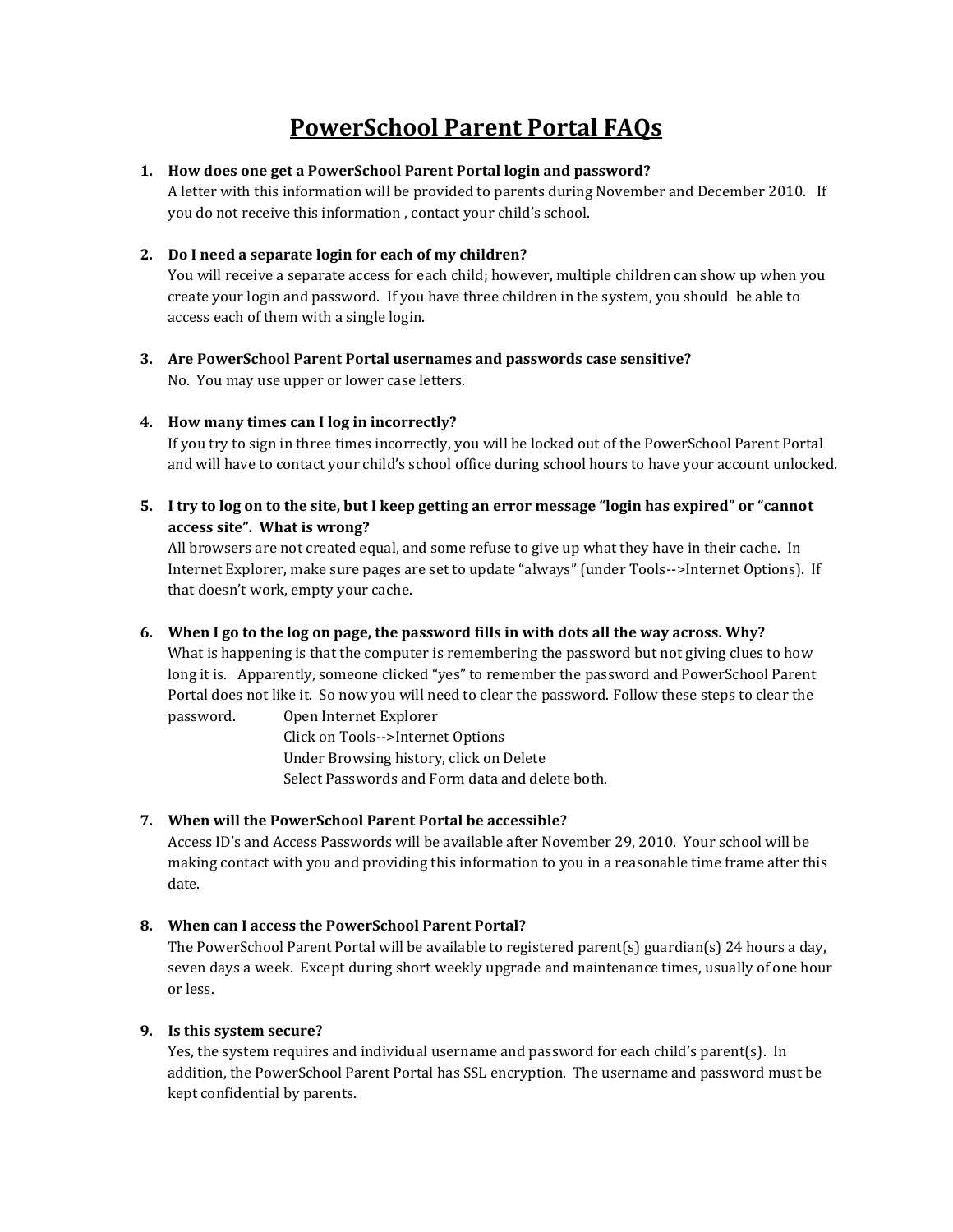### **10. How do I access the PowerSchool Parent Portal?**

You may access the PowerSchool Parent Portal from any computer with an Internet connection by launching your web browser and first going to [http://www.frco.k12.va.us](http://www.frco.k12.va.us/) . Click on Resources (to the right), then PowerSchool Parent Portal. After reading the terms and conditions you may click on the Parent Portal link. You should initially access the Create and Account Screen to setup your initial account using your access information. Future logins will simply require you to go to the User Name and Password screen.

## **11. Who may access the PowerSchool Parent Portal?**

Parent(s)/guardian(s) who have a username and password may access the PowerSchool Parent Portal. Only one Access ID and Access password will be issued per student. The Access ID and Access Password will be used to create your own Parent Portal Username and Password.

## **12. Can I access the PowerSchool Parent Portal from anywhere?**

Yes, you can access the PowerSchool Parent Portal from any computer with Internet access.

**13. I have multiple children in the district. Can I have access to all their accounts under just one username and password?**

Yes, with single sign-on, you may select all of your children (for whom you have parental and legal rights to) who attend Franklin county Schools.

**14. My husband/wife and I are separated/divorced; can we get another parent username and password for our child's account?**

Yes, however, you will use a shared Access ID and Access Password to create your own individual User Name and Password.

- **15. Do I need a new username and password each year if my child is returning?** No, all login information will remain active as long as your child is a student at that school.
- **16. What if I do not have a computer at home or do not have access to the Internet?** The Public Library has computers that you can use to access the PowerSchool Parent Portal.
- **17. What Kind of computer equipment do I need to view PowerSchool Parent Portal?** Almost any computer with an Internet connection can access PowerSchool Parent Portal. It is recommended that you use a newer Internet browser.

#### **18. What is PowerSchool?**

PowerSchool is the student information system that Franklin County Public Schools uses to manage information such as grades, attendance, demographics, courses, etc. Since PowerSchool is web-based, some of this information can easily, but safely be shared with parents and students.

# **19. What is the PowerSchool Parent Portal?**

The PowerSchool Parent Portal is a feature of the PowerSchool Student Information System that provides parents/guardians immediate access to grades, assignments and attendance records in an effort to facilitate and improve communication between home and school.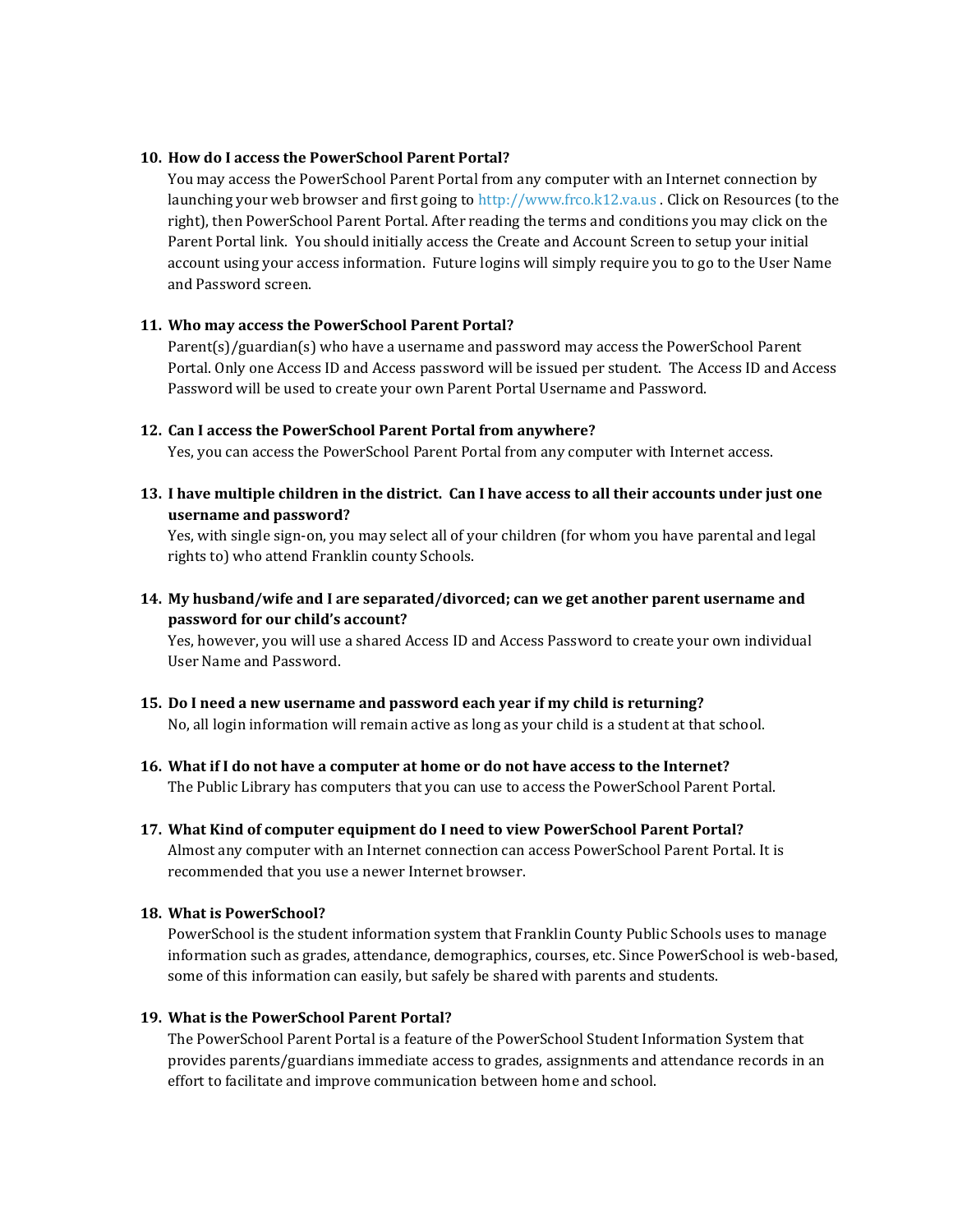#### **20. Do I have to use the PowerSchool Parent Portal?**

No, you do not have to use it at all. The PowerSchool Parent Portal is designed to give parents access to information that may be important to them in an easy to access, consolidated format.

#### **21. Is there a cost associated with the PowerSchool Parent Portal?**

No. The PowerSchool Parent Portal is a free service to Franklin County Public School parents.

#### **22. How do I get more help?**

Aside from the resources found on the Frankin County Public Schools website, you should contact the school office with questions regarding the PowerSchool Parent Portal. There is information in the User's Guide that is available to you.

#### **23. What can I see on PowerSchool Parent Portal site?**

Parents can access the following information: grades for current classes, attendance for the past two weeks or the whole term, teachers' comments and various reports via email.

#### **24. Whom should I contact if I have a question?**

Grades for class assignments during the current semester: Talk with your child first. If you still have questions, you may call your child's teacher or email him/her. General attendance questions should be directed to your school office. If you wish to disable your access to PowerSchool Parent Portal, contact the school office and they can disable your account.

#### **25. Can other people see my son's/daughter's grades?**

No. As long as you protect your username and password, others will not be able to see your child's information.

#### **26. What do I do if forgot my login information or I feel my account has been compromised?**

Contact your child's school office as soon as possible to make arrangements to pick up the new login information at the school office. Please bring photo identification at this time. This protocol is established for the safety/security of the student records.

#### **27. Can I change my password?**

Yes, the instructions are located in the Parental Portal User Guide.

#### **28. How can I get help navigating the PowerSchool Parent Portal?**

Go to the Franklin County Public School System district web site, then click on Parent Resources and select PowerSchool Parent Portal. Once on this page, click on the PowerSchool Parent Portal User's Guide.

#### **29. I am not getting emails from PowerSchool. How come?**

There could be multiple reasons for this:

- 1. Did you sign-up for E-Mail Notifications on the E-mail Notifications page? Please double check the E-Mail address you entered because if one character (letter/number/space) is off, you will not receive e-mails.
- 2. Did you check you e-mail's BULK or SPAM folder? Check to see if the messages are going there and choose to mark them as NOT SPAM. You will have to consult your e-mail's help menu or manual to learn how to do this as it is different for every e-mail program.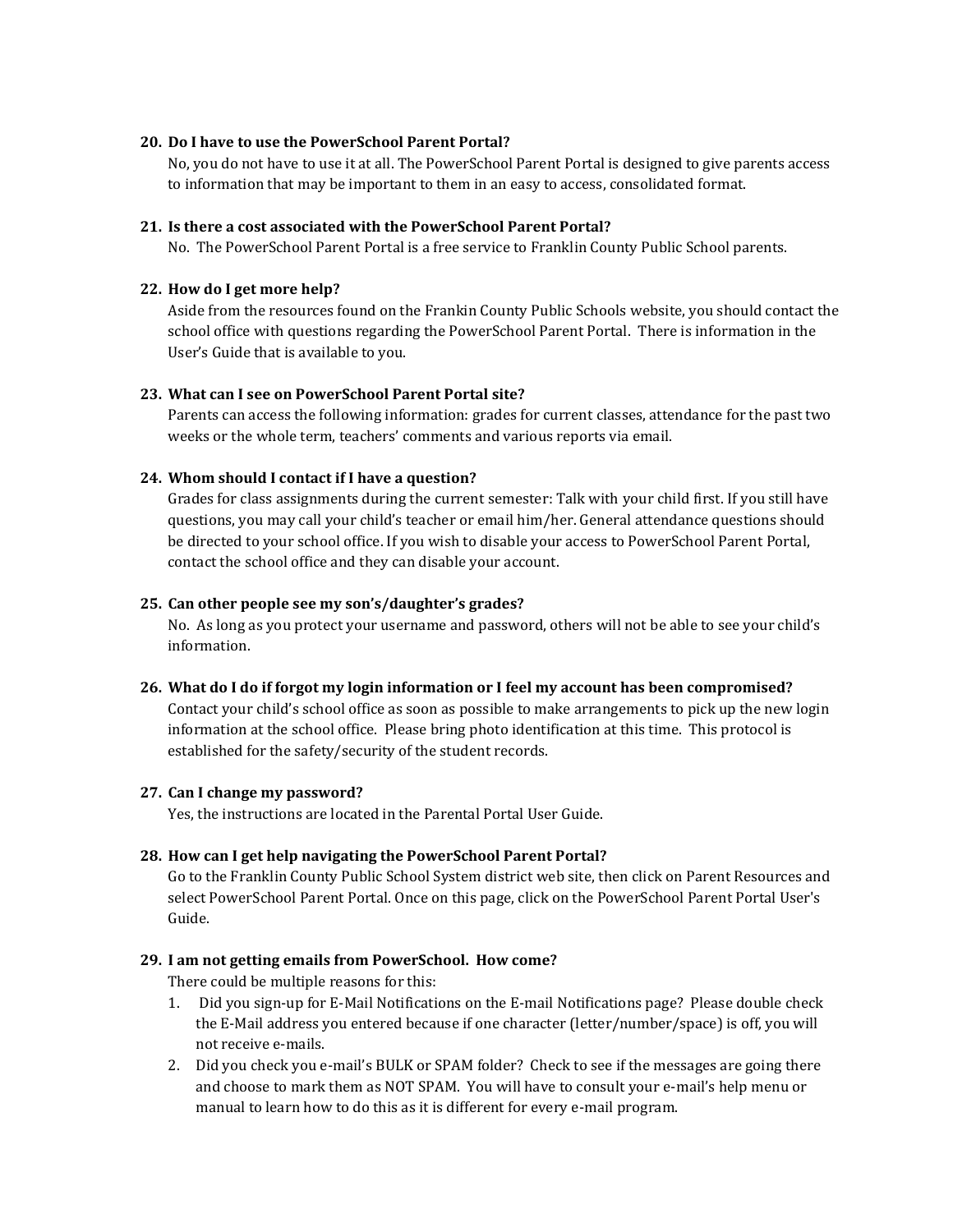# **30. My e-mail is not working when I click on the name of a teacher to send them a message. What am I doing wrong?**

If you use a webmail program like Gmail, Yahoo or Hotmail, your browser cannot log you into your email to send this message. You will need to e-mail the teacher outside of the PowerSchool Parent Portal.

You must run a local (or POP) emailer like Outlook or Outlook Express in order to have the e-mail address automatically placed in your "TO" box.

If you mouse over the name of the teacher you want to e-mail, look in the lower left section of your screen and you will see their e-mail

#### **31. Can I print what I see?**

Yes, use the print function from within your browser.

#### **32. Do I need to logout of PowerSchool Parent Portal?**

Yes, when you are finished, please logout of shutdown your computer. This way no one will be able to access your child's private information.

# **33. Do all teachers post grades and attendance information to the PowerSchool Parent Portal server?**

Yes. Grades will be posted by the teacher at the middle school and high school levels only. The elementary grade is operated through a third party program and is not accessible in the Parent Portal. Check with your child's school to determine the frequency of grade postings. Remember, the teacher's gradebook is a "snapshot in time" and not necessarily an accurate reflection of the student's overall progress or performance. Similarly, the student's grade average may change depending on the weight or value of graded work. Some teachers may choose to simply post an updated current average every couple of weeks while others will be posting individual assignments with due dates and descriptions.

#### **34. How often can we expect grades to be updated?**

Teachers need time to grade projects, assignments and tests. Each day teachers are expected to have new material and lesson plans ready for class. Many teachers are also involved in extracurricular activities that take time to plan and attend. With that in mind, teachers do need time to get the assignments graded. We have asked our teachers to input assignment scores within seven school days after the due date of an assignment. Please be patient because there are many factors that determine how soon a teacher can assess and return assignments. Essays and research papers take longer to grade than a quiz.

## **35. I know that teachers sometimes weight different categories of grades. How does this affect how a grade is calculated?**

Each teacher has his or her own grading system. Some teachers calculate grades by total points while others weight the grades according to assignment categories (homework, quizzes, tests, etc.). Our teachers inform all of their students at the beginning of the

course what their expectations and grading policy will be. To understand a specific grade calculation, please contact the teacher.

# **36. How often can we expect attendance to be updated?**

Attendance is updated daily.